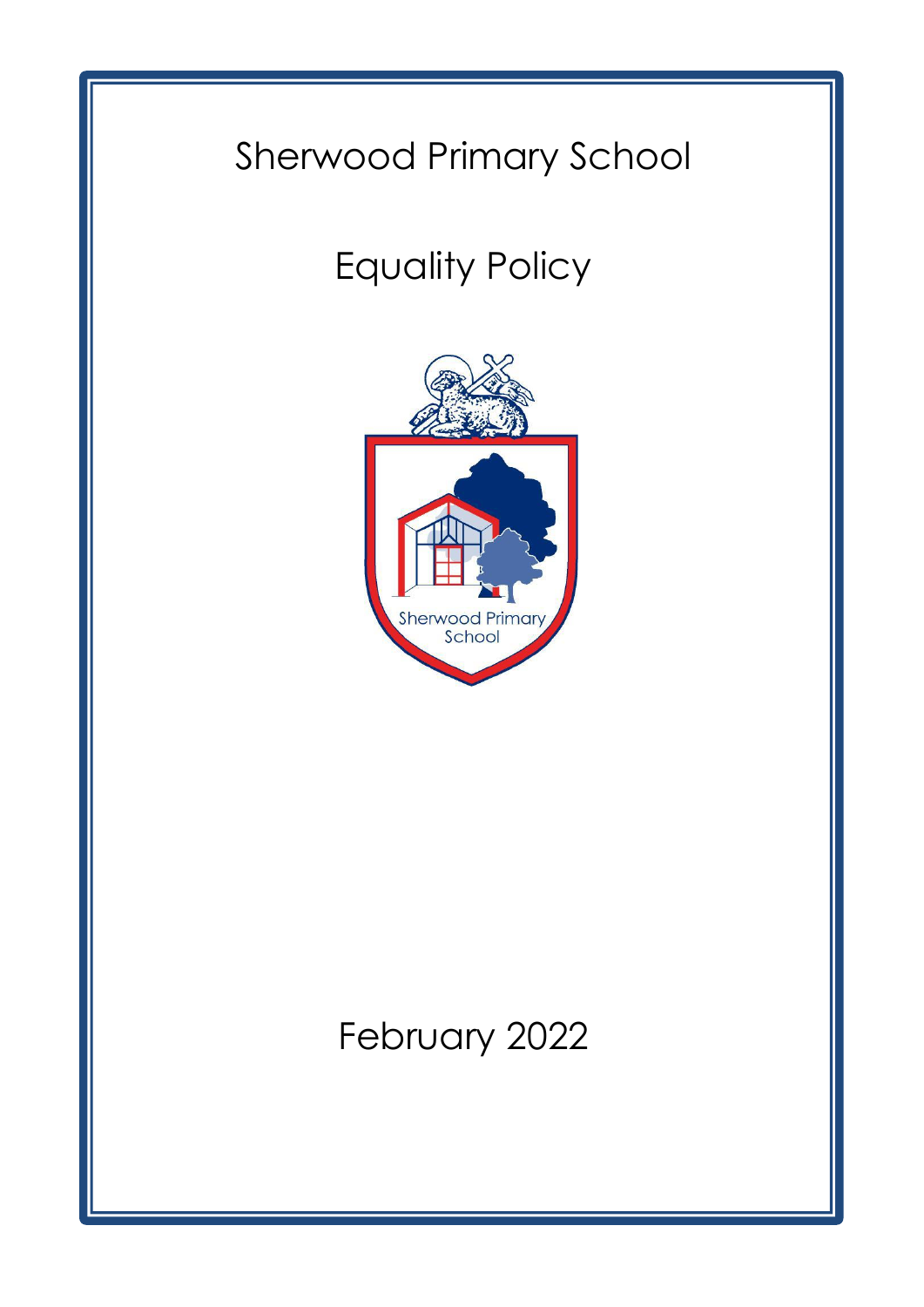## Sherwood Primary School Equality Policy

At Sherwood Primary School we are committed to ensuring equality of education and opportunity for all pupils, staff, parents, carers, governors and all visitors to our school. We aim to develop a culture of inclusion and diversity in which all those connected to the school feel proud of their identity and able to participate fully in school life. We are committed to challenging bullying and stereotypes and creating an environment which champions respect for all. At Sherwood Primary School, we believe that diversity is a strength, which should be respected and celebrated by all those who learn, teach and visit here.

#### 1. Overview

1.1 This policy reflects the Single Equality Act 2010 which harmonises and replaces previous legislation including the Race Relations Act 1976, Disability Discrimination Act 1995, Gender Recognition Act 2004 and Sex Discrimination Act 1975. This policy therefore supersedes all previous school policies on Disability, Race and Gender.

1.2 The Single Equality Act combines the existing three duties into one new Equality Duty that covers all seven of the equality strands: age, disability, gender, gender identity, race, religion or belief and sexual orientation. In this school we will ensure that at every level, in all our work and throughout all aspects of the school community and its life, everyone will be treated equally. This Single Equality Policy summarises the school's approach in ensuring equality for all.

### 2. Objectives

2.1 To ensure that all learners have equal access to a rich, broad, balanced and relevant curriculum.

2.2 To advance equality of opportunity by ensuring that teaching, learning and the curriculum promote equality, celebrate diversity and promote community cohesion by fostering good relations.

2.3 To eliminate any discrimination, harassment and victimisation. To ensure that noone is unfairly or illegally disadvantaged as a consequence of their age, disability, gender, gender identity, sexual orientation, colour, race, ethnic or national origin, disability or religious beliefs.

2.4 To recognise and celebrate diversity within our community whilst promoting community cohesion.

2.5 To ensure that this policy is applied to all we do

2.6 To ensure that pupils and parents are fully involved in the provision made by the school.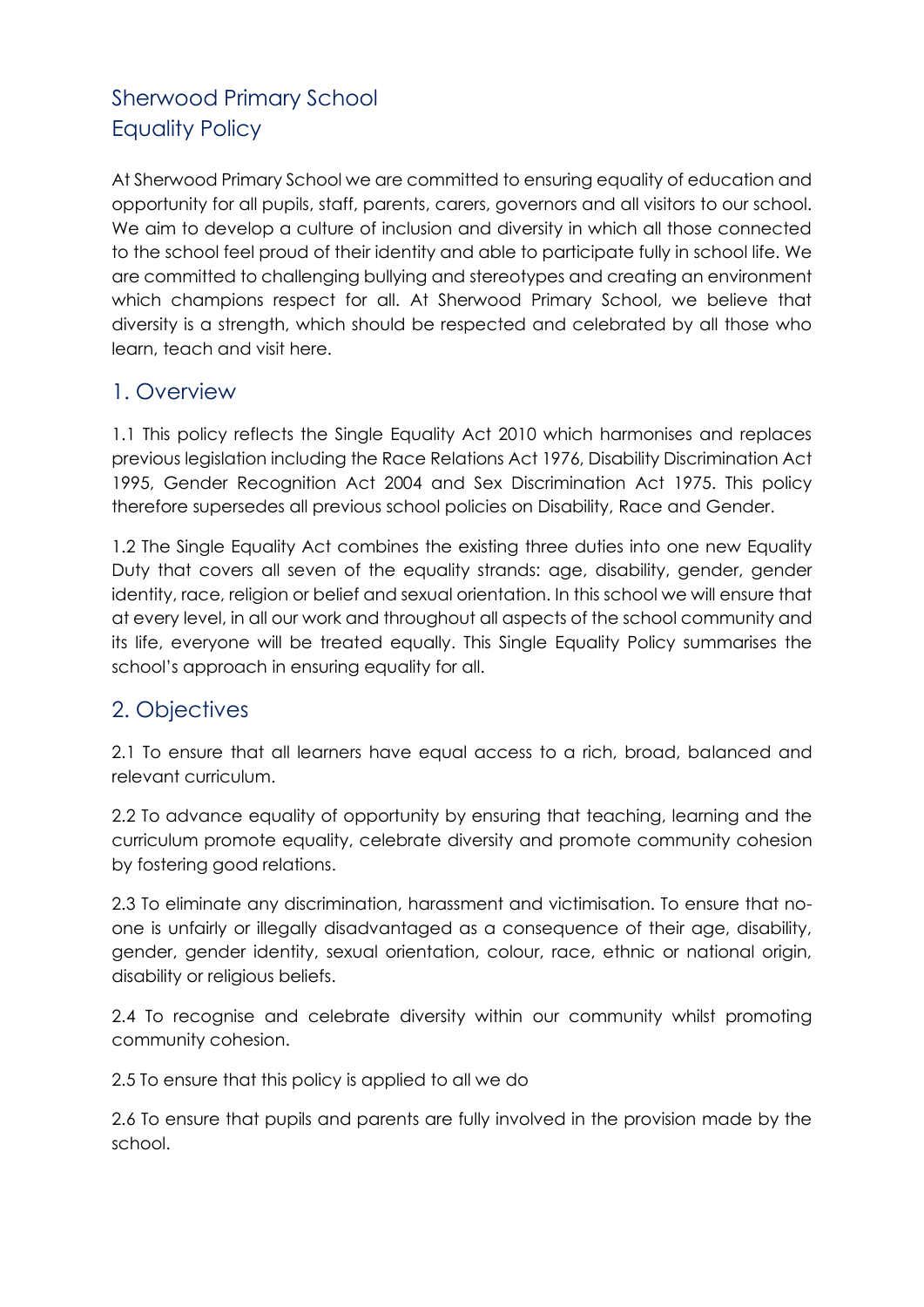2.7 To ensure that within the school budget, adequate funding is provided to underpin this policy and that intervention, positive and preventative action is funded where necessary.

## 3. Good Practice

3.1 We strive to achieve a cohesive community and expect that children respect one another and behave with respect to one another, and that their parents feel fully engaged in the school.

3.2 We aim to enhance a wider sense of community locally, as well as in the context of the UK and the World communities.

3.3 We support the UN Convention on the Rights of the Child, the UN Convention on the Rights of People with Disabilities, and the Human Rights Act 1998. Through our policies and actions we undertake to ensure that every child and young person is healthy, safe, is able to enjoy and achieve in their learning experience, and is able to contribute to the wider community.

3.4 We consider it prudent and sensible to maintain the practice of logging racist incidents and reporting them to the local authority. We monitor and log bullying incidents. We also monitor and log incidents that discriminate against children and young people or adults in our school with protected characteristics.

#### 4. Roles and Responsibilities

We believe that promoting Equality is the responsibility of our whole school community.

| Role               | <b>Responsibilities</b>                                                                                                                                                                                                                                                                                                                                                                     |
|--------------------|---------------------------------------------------------------------------------------------------------------------------------------------------------------------------------------------------------------------------------------------------------------------------------------------------------------------------------------------------------------------------------------------|
| Our Governing Body | To ensure that the school complies with legislation,<br>agreed policy and procedures. Ensure arrangements are<br>in place to deal with any concerns that arise.<br>Reviews and approve the School Equality policy and<br>work with school leaders to agree a set of equality<br>objectives to support further development. Monitor and<br>evaluate the School's work to address<br>Equality |
| Our Head Teacher   | Objectives.<br>Involve and engage the whole school community in                                                                                                                                                                                                                                                                                                                             |
|                    | identifying and understanding equality barriers and set<br>objectives to address these alongside the Governing<br>Body.                                                                                                                                                                                                                                                                     |
|                    | Promote key messages to staff, parents and pupils about<br>equality and what is expected of them and can be<br>expected from the school in carrying out its day to day<br>duties.                                                                                                                                                                                                           |
|                    | Ensure that staff have appropriate skills to deliver equality,<br>including pupil awareness.                                                                                                                                                                                                                                                                                                |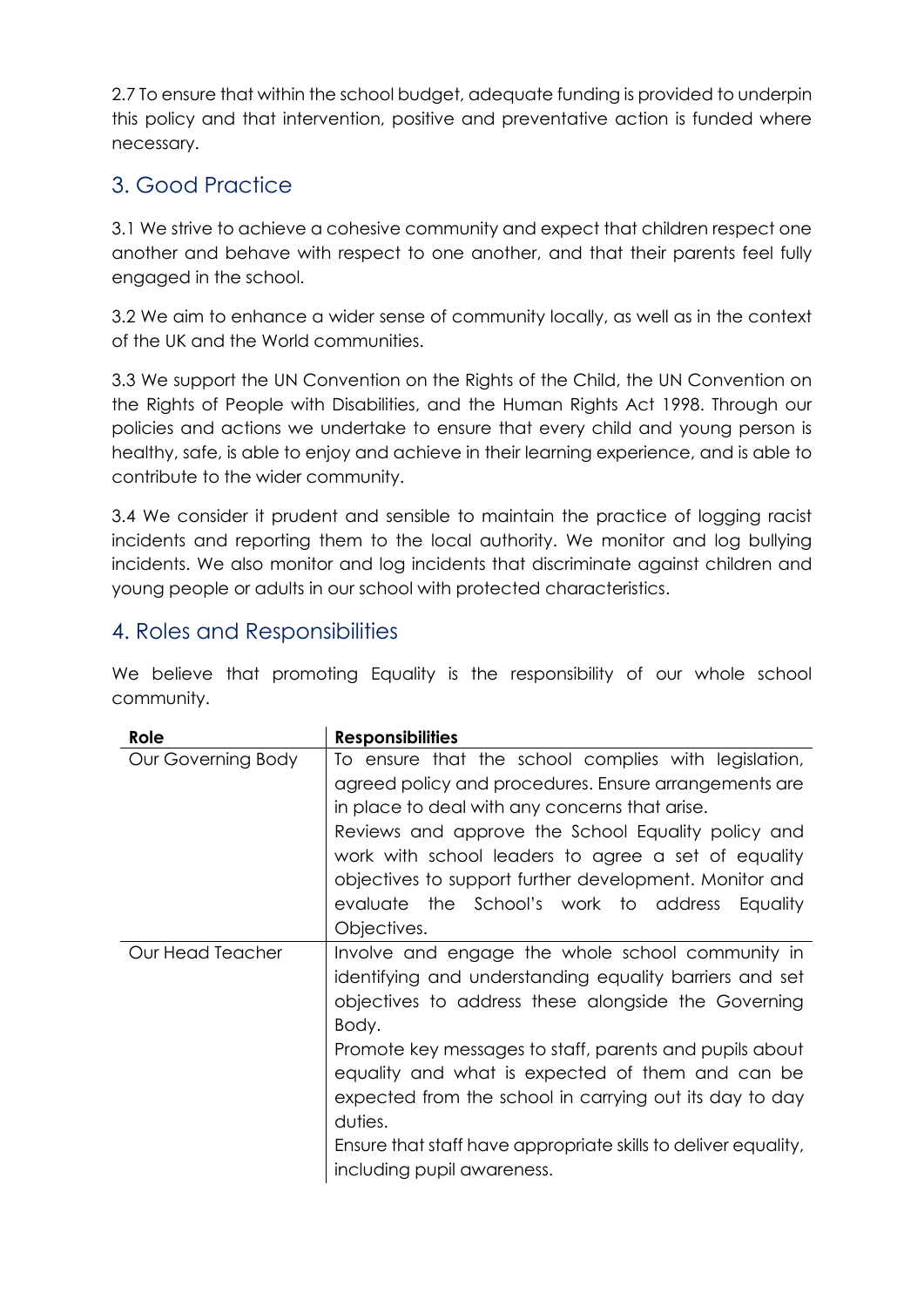|                           | Ensure that all staff are aware of their responsibility to        |
|---------------------------|-------------------------------------------------------------------|
|                           | record and report prejudice related incidents.                    |
| <b>Our Senior Leaders</b> | To support the Head Teacher as above.                             |
|                           | Ensure fair treatment and access to services and                  |
|                           | opportunities.                                                    |
|                           | Ensure that all staff are aware of their responsibility to        |
|                           | record and report prejudice related incidents.                    |
|                           |                                                                   |
| <b>Our Teachers</b>       | Help in delivering the right outcomes for pupils.                 |
|                           | commitment<br>the<br>made<br>to<br><b>Uphold</b><br>pupils<br>and |
|                           | parents/carers on how they can be expected to be                  |
|                           | treated.                                                          |
|                           | Design and deliver an inclusive curriculum.                       |
|                           | Record and report prejudice related incidents.                    |
| Our Support staff         | Support the school and the governing body in delivering           |
|                           | a fair and equitable service to all stakeholders.                 |
|                           | Uphold the commitment made by the Head Teacher on                 |
|                           | how pupils and parents/carers can be expected to be               |
|                           | treated.                                                          |
|                           |                                                                   |
|                           | Support colleagues within the school community.                   |
|                           | Record and report prejudice related incidents                     |
| <b>Our Parents</b>        | Take an active part in identifying barriers for the school        |
|                           | community and in informing the governing body of                  |
|                           | actions that can be taken to eradicate these.                     |
|                           | Take an active role in supporting and challenging the             |
|                           | school in tackling inequality and achieving equality of           |
|                           | opportunity for all.                                              |
| Our Pupils                | Uphold the commitment made by the head teacher on                 |
|                           | how pupils and parents/carers, staff and the wider school         |
|                           | community can be expected to be treated.                          |
| Our Community             | Take an active part in identifying barriers for the school        |
|                           | community and in informing the governing body of                  |
|                           | actions that can be taken to eradicate these.                     |
|                           | Take an active role in supporting and challenging the             |
|                           | school to achieve the commitment made to the school               |
|                           | community in tackling inequality and achieving equality           |

#### 5. Strategies

5.1 Monitoring, evaluation and review carried out by the Leadership Team will ensure that procedures and practices within the school reflect the objectives of this policy.

5.2 Parents and governors will be involved and consulted about the provision being offered by the school.

5.3 Teachers will ensure that the teaching and learning takes account of this policy.